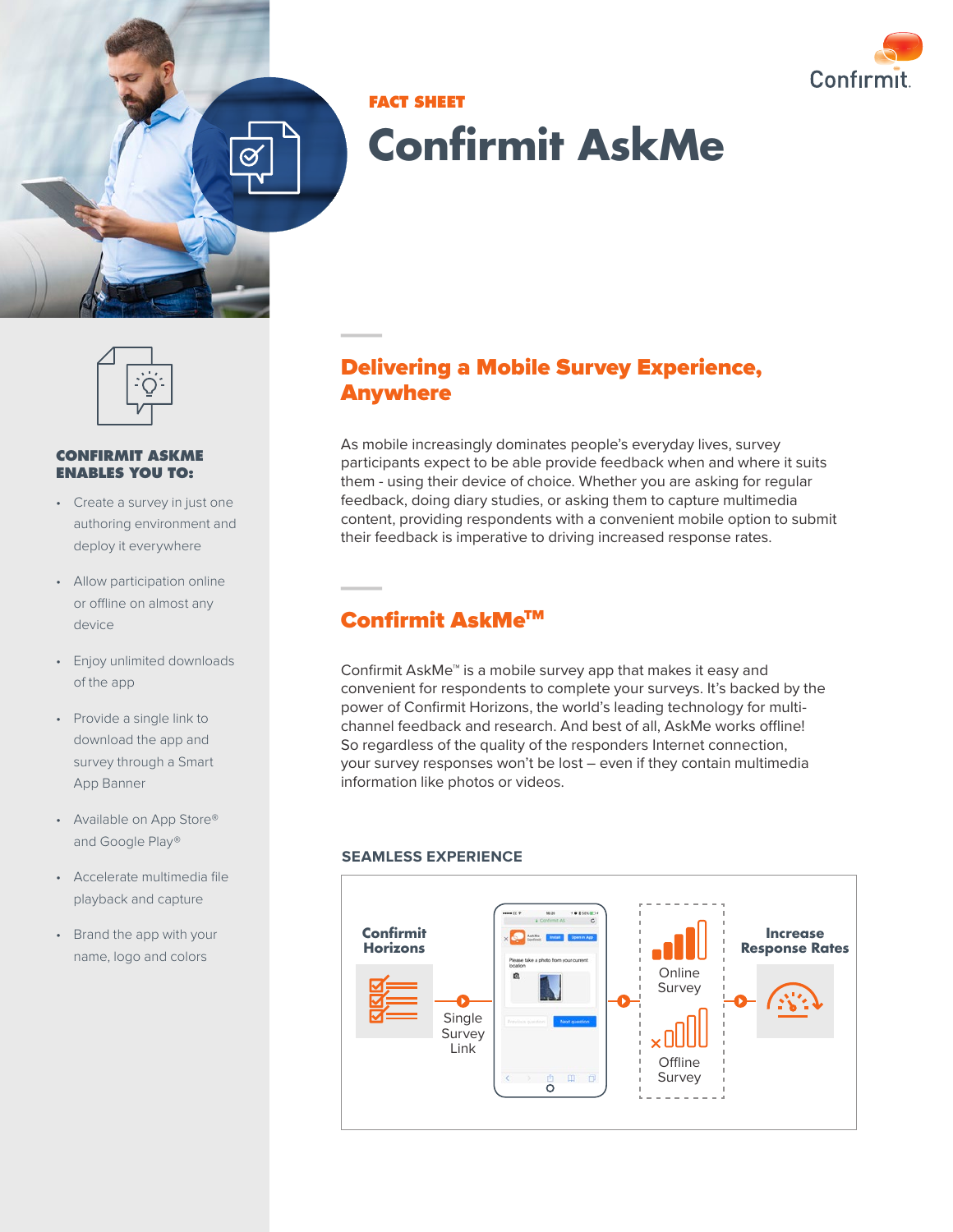# **–** What types of surveys can be run in the app?

All of your online Confirmit Horizons surveys can be enabled for offline data capture using AskMe. In addition to standard surveys, Confirmit AskMe is an excellent solution for diary, audit, or other on-going studies in which a single survey must be answered by the respondent multiple times depending on your needs. Best of all, the app's ability to receive previously loaded respondent data facilitates personalization and eliminates redundant data entry for all your surveys.



"As the UK's leading independent standard-setting body and provider of warranty for new home, we need to enable our auditors to provide timely, accurate data about the new buildings they're assessing. Confirmit AskMe is the ideal tool for this as not only can our people complete surveys regardless of internet connectivity, but they're able to submit photos to back up their comments, and the app automatically captures geolocation data so we know that the data provided reflects the correct site."

#### **Martin Fearnley**

**–** Information Innovation Manager at NHBC



The Benefits of Confirmit AskMe

**Increase response rates:** Participants can take part in surveys when the time and place is right for them, without having to worry about the stability of their Internet connection or excessive use of their mobile data. The survey experience is seamless, facilitating quick and easy data collection, even for multimedia content.



**Increase quality of insights:** AskMe makes viewing surveys with images, audio and video much faster and easier, broadening the type of survey you can deploy.



**Seamless participant experience:** For participants that already have the app, just one click downloads the survey to their mobile device. For those who don't have the app, one click presents participants with our innovative Smart App Banner from which they can quickly install the app and download the survey.



**Unlimited downloads:** You can invite an unlimited number of participants to join your studies and participants can install the app on as many mobile devices as that want, all at no extra cost.



**Simple survey workflow:** With Confirmit Horizons, you can create your survey once and launch it to all your preferred channels, including Confirmit AskMe. A single survey link with a consistent look and feel across channels can be sent to your participants, making for a seamless respondent experience.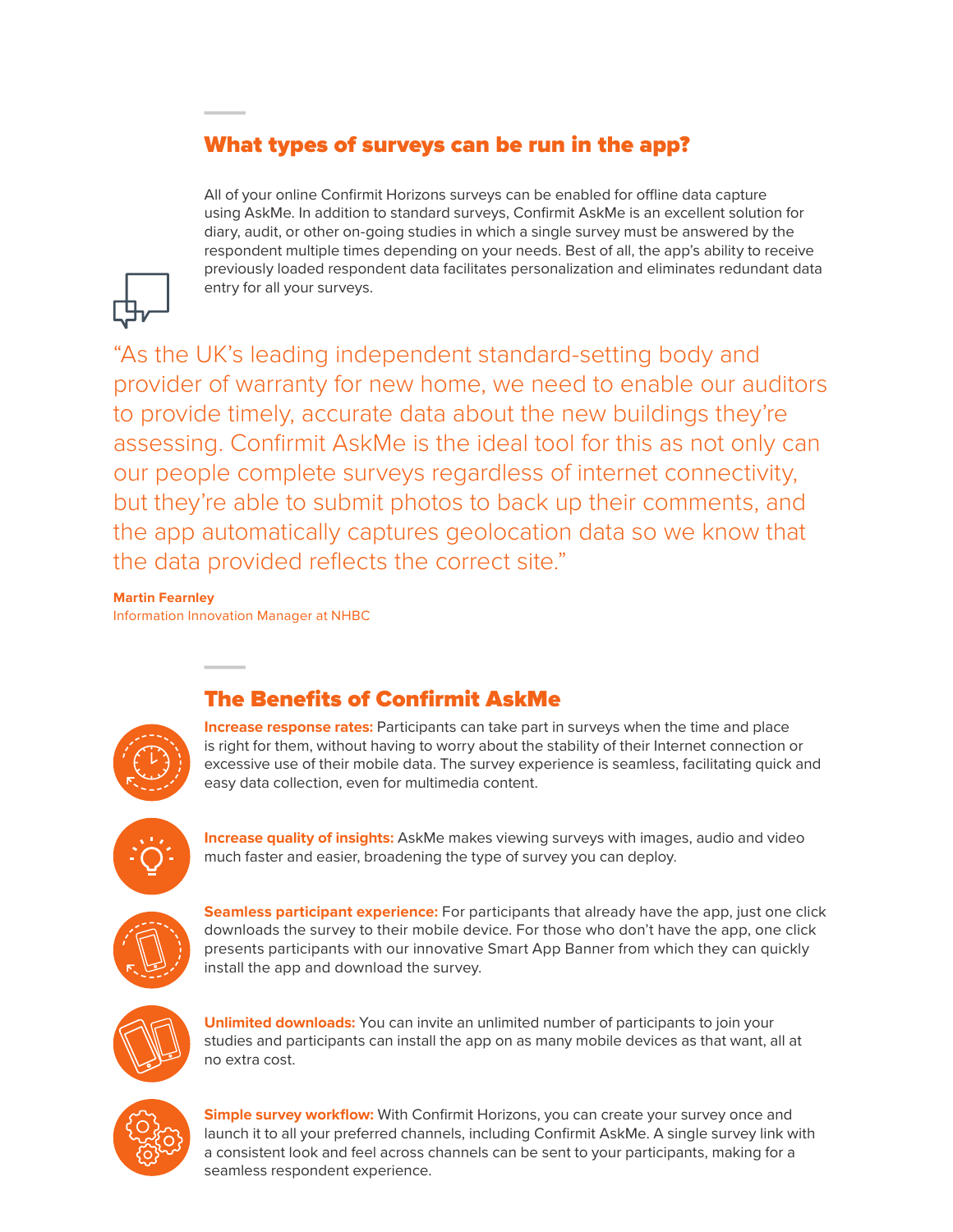## **–** Superior Insights with an Excellent Respondent Experience

Leveraging multimedia, such as audio and video, in surveys can help to improve the quality of insights you collect by driving respondent engagement and increasing completion rates. Unfortunately, with traditional mobile survey platforms, multimedia can create challenges that deter respondents such as slow upload/download speeds and excessive mobile data usage.

To create a streamlined and engaging respondent experience, Confirmit AskMe was designed to eliminate those challenges! We load your multimedia content during the initial survey download, so the audio or video can be viewed offline. Not only does this improve the speed with which multimedia files are displayed, it also helps to reduce the respondents' data usage as they are able to download the files over Wi-Fi, for example, and view the files offline at a later time.

As the respondent is completing the survey, data, including multimedia files, are instantly captured and can be saved offline. Once the respondent is back online, the data is seamlessly synchronized back to Confirmit Horizons. This eliminates all frustration related to speed or excessive mobile data usage.

Additionally, the AskMe app can be branded to match your preferred style. Add your corporate theme, logos, colors and icons to give it a look-and-feel that is consistent with your brand. In this way, participants recognize and trust the app. Furthermore, all of your surveys, across all channels, both online and off look and feel consistent, lending credibility to your brand image.

And, it's easy for people to find your app. Your branded app will be available on both App Store® and Google Play® for your participants to download. **–**

### Part of the Confirmit Horizons Suite

Confirmit AskMe is a key module of Confirmit Horizons, our awardwinning software solution for Voice of the Customer, Voice of the Employee and Market Research programs. Our experts understand how critical offline mobile survey participation is, and how to help you get the most from your solution to maximize ROI.

To find out more, contact info@confirmit.com or visit www.confirmit.com.





#### **HIGHLIGHTS:**

- Increase response rates with just one link for online and offline surveys
- Designed to adapt to your own branding
- All Confirmit Horizons features available offline
- Increase quality of insights by adding multimedia capabilities to your studies
- Unlimited downloads of the app
- Easy to add offline capabilities to your existing studies